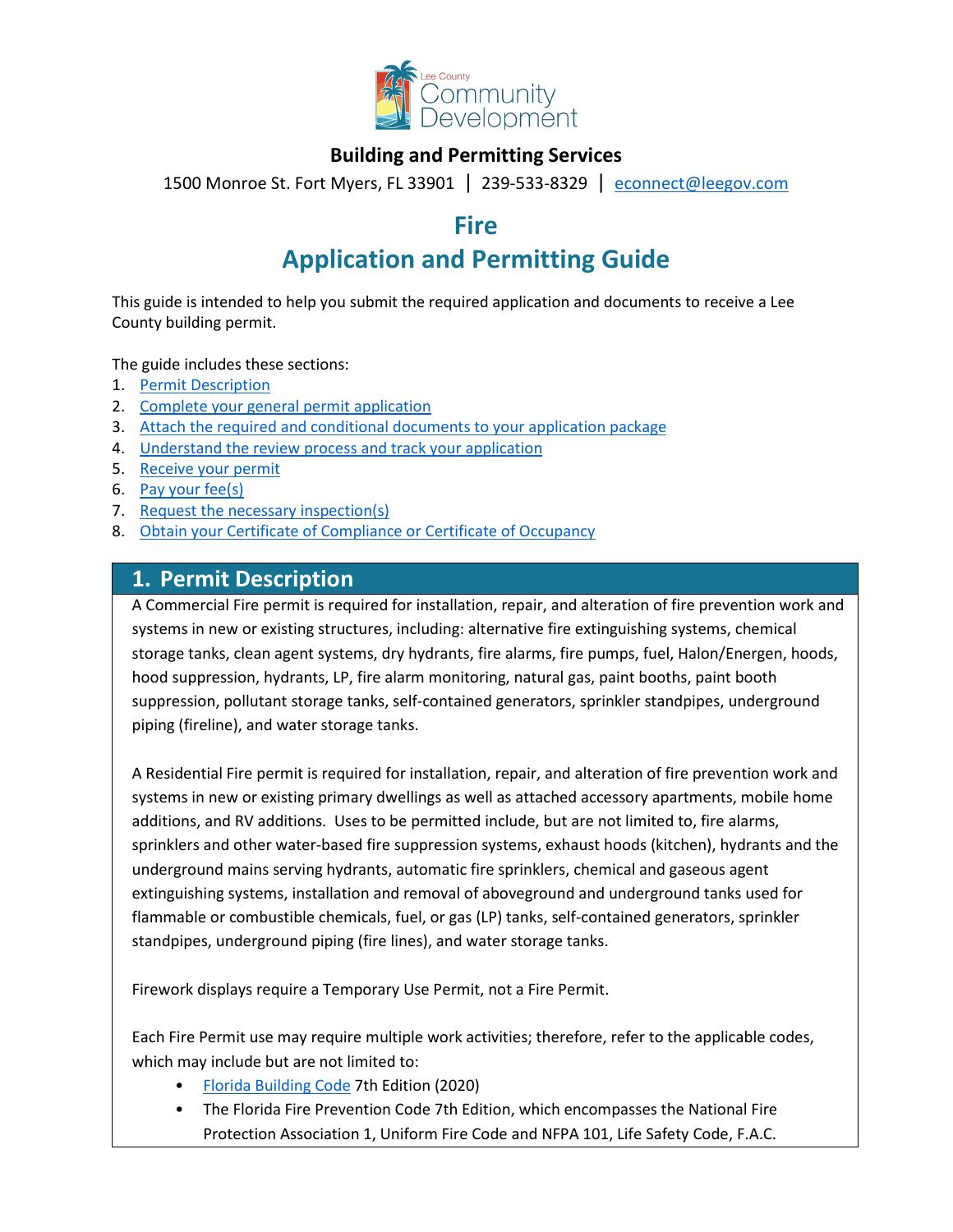- [Florida Statute Chapter 633,](http://www.leg.state.fl.us/statutes/index.cfm?App_mode=Display_Statute&URL=0600-0699/0633/0633.html) Fire Prevention and Control
- [Lee County Ordinance](https://library.municode.com/fl/lee_county/codes/code_of_ordinances?nodeId=COLAORLECOFL) Chapter 10 Fire Control and Chapter 14 Fire Control

**Tip:** If the project property is located in the Bonita Springs Fire Control and Rescue District, the Village of Estero Fire Rescue District, or the Fort Myers Beach Fire Control District, new Fire Permits need to be submitted through that particular fire district. You can contact the specific fire district and have them clarify their applicable fees, their time lines for review processes, and to see if they have any other specific requirements they are looking for. Here is contact information for these fire districts:

| Bonita Springs Fire Control and Rescue District | Website | 239-949-6211 |
|-------------------------------------------------|---------|--------------|
| Village of Estero Fire Rescue District          | Website | 239-390-8000 |
| Fort Myers Beach Fire Control District          | Website | 239-590-4210 |

For all other projects in Unincorporated Lee County, new Fire Permit applications can be completed with Lee County Building and Permitting Services.

**Tip:** How do I find out what Fire District the project property is located in?

- If you are submitting the permit application using eConnect, after receiving the Property Information from the system, you will see the Fire District for that property in the 'Parcel' section of the screen.
- If you are submitting the permit using a paper application, click on this LeeSpins link ([https://leegis.leegov.com/LeeSpInS/\)](https://leegis.leegov.com/LeeSpInS/), input your STRAP#, or the address, or owner's name, then select 'Search'. The screen returned to you will show (5) different symbols. Please select the  $2^{nd}$  symbol from the left – this is the Districts Query Search symbol. The report returned to you will include your Fire District.

**Need Help?** Contact us @ [PODPlanREV@leegov.com](mailto:PODPlanREV@leegov.com) with your detailed questions.

# <span id="page-1-0"></span>**2. Complete the General Permit Application**

*A complete application package consists of the application (paper or online) and all required supporting documents.*

All applicants are encouraged to use Lee County's eConnect online permitting system to apply for permits. **CONTRACTORS ARE REQUIRED TO USE ECONNECT.**

### **A. Paper Application Package**

**Paper applications can only be submitted by Owner-Builders.** Complete the [paper application](https://www.leegov.com/dcd/PermittingDocs/FireApp.pdf) and attach all of the required and conditional documents described in this guide, including the [Owner-](https://www.leegov.com/dcd/PermittingDocs/OwnerBldrDisclosure.pdf)[Builder Disclosure Statement.](https://www.leegov.com/dcd/PermittingDocs/OwnerBldrDisclosure.pdf) INCLUDE THREE COLLATED SETS OF PLANS for paper submissions.

A paper application package must be submitted in person to the Building Department. The office is located at the Lee County Public Works Building, first floor, 1500 Monroe St., Fort Myers, FL 33901.

### **B. eConnect Application Package (Electronic Submission)**

**Register for eConnect**

To apply for a Lee County permit online, you must first register at [eConnect.](https://accelaaca.leegov.com/aca/) Instructions for **New Users: Register for an Account** are included on the eConnect login page.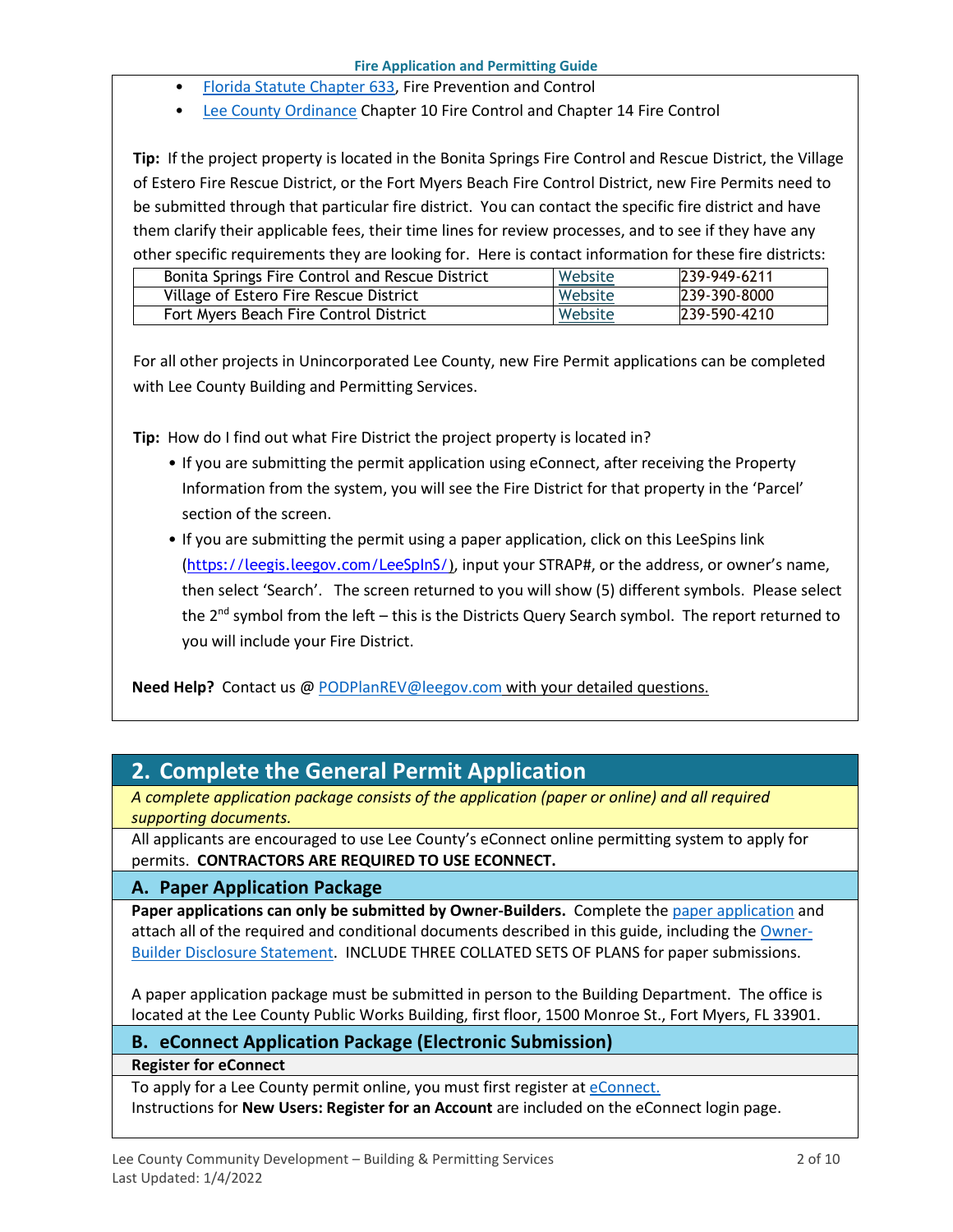Review th[e eConnect Users Guide](https://www.leegov.com/dcd/Documents/eServ/eConnect/eServicesGuide.pdf) for more details about using eConnect.

Also see **eConnect Instructions** highlighted throughout this guide.

#### **eConnect Steps**

Once you have logged into [eConnect,](https://accelaaca.leegov.com/aca/) select the *Permitting* menu to *Create an Application*. Review the general disclaimer terms and select the checkbox to *Continue Application*.

#### **1. Select a Record Type**

On the *Select a Record Type* screen, select either: **Commercial or Multi-Family (townhouse, condo, apt)** >> **Commercial Fire Permit** OR **Residential (single, two-family attached, duplex) >> Residential Fire Permit.** Or search on the term *Fire*. Select the radio button and *Continue Application*.

- **2. Provide the Property Information** (\* indicates required fields) to identify the property for which the permit will be used. Lookup the property information using one of the options below, then click *Search:*
	- Address (using the required fields Street No., Street Name); or
	- Parcel (using Parcel Number).

**eConnect Instructions:** If multiple addresses are found, they will be displayed in the *Address Search Result List.* Use the radio button to select the desired record, then click *Select.*

Once search results are displayed, the other fields on the screen will automatically populate. Review information for accuracy and *Continue Application.*

#### **3. Applicant and Contacts**

If a licensed contractor is providing the service for this permit, they must have either a Stateissued license registered with Lee County or have a Lee County-issued certificate of competency. Both require a current Certificate of Insurance for liability and workers' compensation AND/OR a current workers' compensation exemption status with the State of Florida. Verify Lee County contractor registration at [Contractor Search](https://www.leegov.com/dcd/ContLic/ActCont) or contact Contractor Licensing at [ContractorLicensing@leegov.com](mailto:ContractorLicensing@leegov.com) or 239-533-8895.

Note: If the applicant is an owner-builder and not a licensed contractor, a[n Owner-Builder](https://www.leegov.com/dcd/PermittingDocs/OwnerBldrDisclosure.pdf)  [Disclosure Statement](https://www.leegov.com/dcd/PermittingDocs/OwnerBldrDisclosure.pdf) must be attached to the application.

To associate the Applicant and Contact(s) with the permit application, use either: *Select from Account* or *Add New*.

Note: The Applicant listed in eConnect will receive all notifications from the County related to their application.

### **4. Project Detail Fields**

Complete all applicable fields. An explanation of certain fields has been provided below for your reference.

- **Project Name:** What is the name of the project?
	- For Commercial Projects input the Project's Business Name (associated with the Business License) as the Project Name
	- For Residential Projects input the name of the community/subdivision or city as the Project Name
- **Brief Description of Proposed Work:** Provide enough detail for the reviewer to understand the permit-related details of the project and *Continue Application.*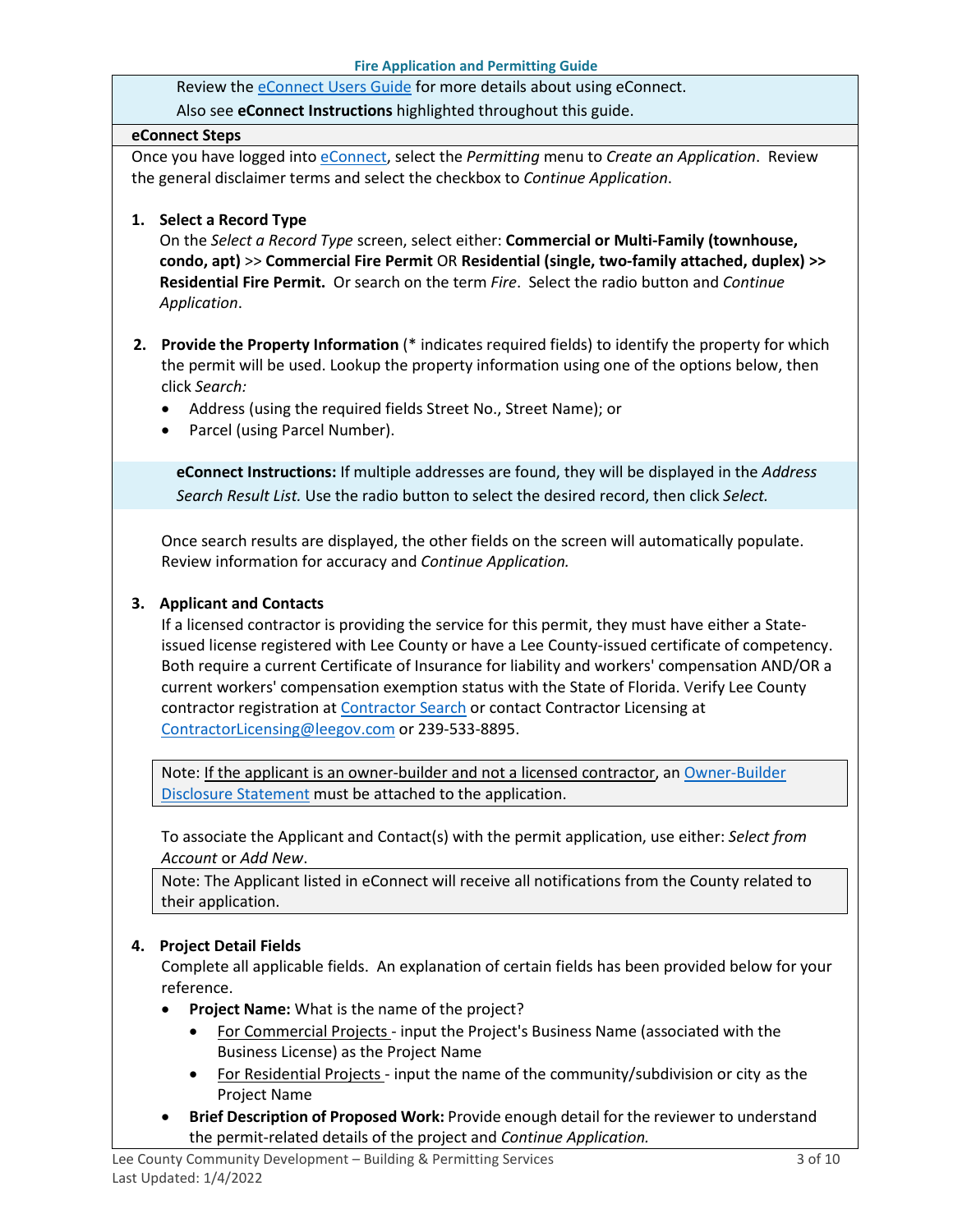#### **Fire Application and Permitting Guide**

#### **Type of Permit:** Select the equipment type.

(Options: *Alternative Fire Ext Systems, Chemical Storage Tank, Clean Agent System, Dr/ Hydrant, Fire Alarms, Fire Pump, Fireworks Display, Fuel, Halon/Energen, Hood, Hood Suppression, Hydrant, LP, Monitor, Multiple Types, Natural Gas, Paint Booth, Paint Booth Suppression, Pollutant Storage Tank, Self-Contained Generator, Sprinklers, Standpipes,Underground Piping (Fireline),Water Storage Tank*)

#### • **Action Type:** (Options: New, Repair/Replace)

- **Job Value**: According to the specification, what is the value of the system?
- **Directions:** Provide directions to the property and the specific structure being permitted.
- **Additional Building Information:** (Options: *Existing Building, New Building*)
- **Occupancy Type:** *[Commercial Fire ONLY]*

#### **5. Attachments/Documents**

- For Electronic Submittals: In the *Attachments* window, *Add* the required and conditional documents.
- For Paper Submittals: Provide the completed application, the Owner Builder Disclosure Statement and any other required and conditional documents.

(Use list of documents in Section 3.)

# <span id="page-3-0"></span>**3. Attach Required and Conditional Documents**

*Notice: Lee County may request additional supporting documentation to process the permit. Additional*  restrictions applicable to this property may be found in public records, and there may be additional *permits required from other governmental entities such as water management districts, state or federal agencies.*

### **Required Documents**

**1. Site Plan / Plot Plan**

Prepare to provide site plans **per LDC Sec. 10-384** (a)

**Fire Department Access** – Suitable fire department access must be provided to all structures in accordance with the provisions contained within Chapter 18.2 of the Florida Fire Prevention Code (NFPA 1, FIRE CODE, FLORIDA current edition).

This includes a minimum 20-foot road width; apparatus turning radius per the fire district; maximum dead-end road length and applicable hammerhead turn-around dimensions; a minimum clearance height of 13'6", and apparatus access distances to building entry points.

Per LCLDC **Sec. 10-384** (d): locations, spacing and distances to buildings of public and on-site fire hydrants.

### **2. Drawings**

Prepare to provide drawings to demonstrate:

- Applicable code compliance with reference to the Florida Fire Prevention Code and appropriate National Fire Protection Association (NFPA) codes and editions;
- Applicable equipment standards and manufacturer's specifications;
- Applicable electrical connections;
- Provide required flame retardant certifications for all wall, ceiling and floor interior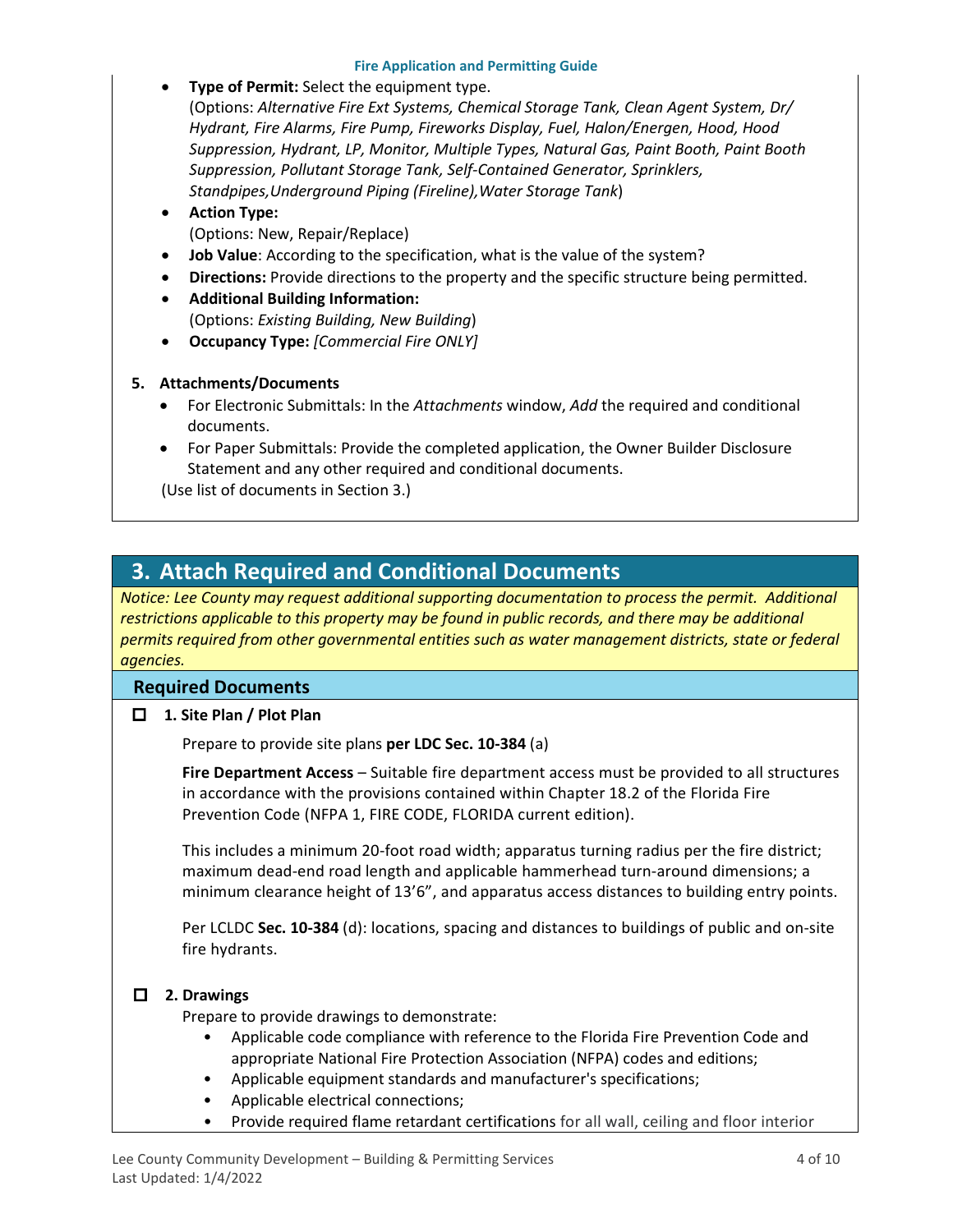**Fire Application and Permitting Guide** finishes in compliance with Chapter 10 of the Florida Fire Prevention Code (NFPA 101, FIRE CODE, FLORIDA current edition); • For fire sprinkler systems, include hydraulic calculations in accordance with NFPA 13 – Chapter 23.1 for required submittals for Working Plans; • For above/underground fuel tanks, show the manufacturer's specification and listing for the tank, location, distance to buildings, buoyancy calculations, tie-downs and spill containment method in accordance with NFPA 30 & NFPA30A. LP Tanks must comply with NFPA54 and ASCE 24 (if located in a flood zone, must be signed and sealed); • NFPA 24, 4.1.3 compliance for fire sprinklers, underground fire lines, Contractor I, II or Utility Contractor plans; and • For chemical suppression systems, indicate pipe sizes, plenum nozzle coverage, flow point information and location of remote pull station. Should be submitted with: • Manufacturer product literature for all materials; Submittals required by NFPA 72 - Chapter 7.1; and • For clean agent systems that fall under NFPA 2001, include guidance for those charged with purchasing, designing, installing, testing, inspecting, approving, listing, operating, and maintaining engineered or pre-engineered clean agent extinguishing systems. **Tips:** • Fire Alarm or Fire Sprinkler Plans may be mastered when installed on buildings that have been mastered. Any proposed master will need to be evaluated by the Lee County Fire Official or the Authority Having Jurisdiction before approval of such master can be granted. • If using a Master Plan, don't forget to include the project name. • If the manufacturer product is described in Florida Administrative Code (FAC) 61G20- 3.001, submit product approval numbers from the Florida Department of Business and Professional Regulations or Miami Dade N.O.A. To assist with Product Approval Numbers, use these Florida Building Code and Miami-Dade County Product Approval search links. Provide only the specific Product Approval number, INCLUDING the number after the decimal point. Applicants should ensure that the Product Approval to be used is for the site conditions (wind speed, exposure, etc.) and that the product will be installed as detailed in the approval document. **Conditional Required Documents**

### $\Box$  3. No Rise Certificate

If work is being done within a regulatory Floodway and involves land disturbing activity (e.g. moving dirt), including fill, new construction, substantial improvements, and other development, an analysis is required showing that the proposed work will not increase the base flood elevation. The analysis (known as a No-Rise or No-Impact Certification) is to be submitted, reviewed, and subsequently approved by the Floodplain Administrator. This analysis must be signed and sealed by a Florida licensed engineer and is to be submitted with the Site Plan. Please review this website for more information:

<https://www.leegov.com/dcd/flood/firm/zones/regulatoryfloodway/>

To determine if the parcel for your worksite is in a Floodway, go to the LeeSpinS website [\(https://leegis.leegov.com/LeeSpInS/\)](https://leegis.leegov.com/LeeSpInS/); search by STRAP #, Folio ID, Owner, or Address – results returned with icons across the bottom; click on the Flood Info icon; then click on Flood Info to retrieve a report; in the 3<sup>rd</sup> column of the FIRM Floodway row you will see either 'FLOODWAY', 'OUTSIDE FLOODWAY', or the name of a Municipality (such as 'City of Fort Myers').

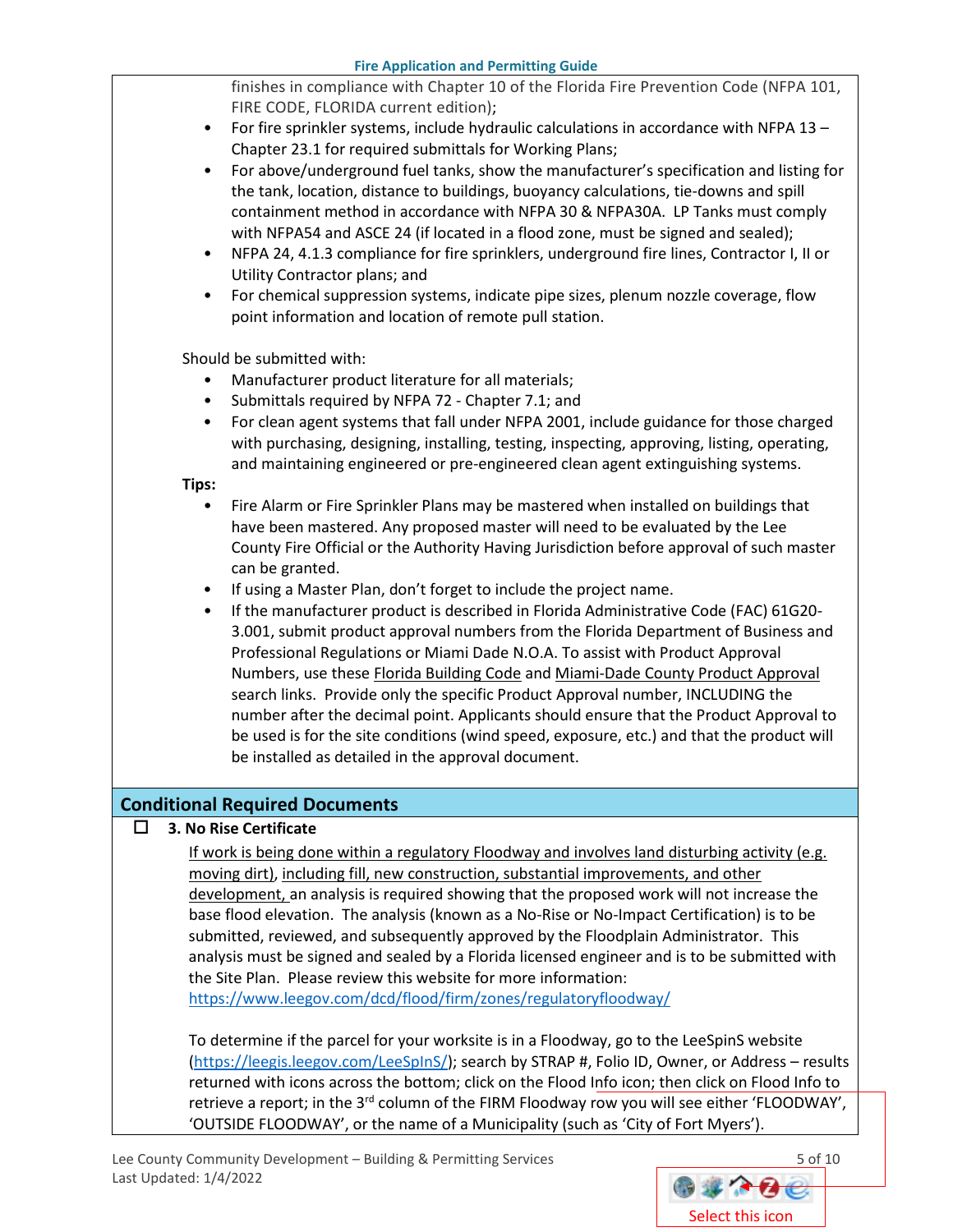FLOODWAY means that your parcel is in a Floodway; OUTSIDE FLOODWAY means that your parcel is not in a Floodway; and the municipality name means that you will need to contact that municipality to determine if your worksite is in a Floodway. You may also see a percentage (%) next to FLOODWAY or OUTSIDE FLOODWAY. These numbers show the percentage of the parcel that is in, or out of, the Floodway.

Lee County contact information: (239) 533-8585

Municipality contact information:

- City of Bonita Springs (239) 444-6150
- City of Cape Coral (239) 574-0553
- City of Fort Myers (239) 321-7925
- City of Sanibel (239) 472-3700
- Village of Estero (239) 221-5036
- Town of Fort Myers Beach (239) 765-0202

### **4. Owner-Builder Disclosure Statement**

If the installer is not using a licensed contractor and will act as an owner-builder, submit an [Owner-Builder Disclosure Statement.](https://www.leegov.com/dcd/PermittingDocs/OwnerBldrDisclosure.pdf)

### **5. Proof of Ownership**

If the ownership information on the permit application does not match the property owner information on the Lee County Property Appraiser's website [\(http://www.leepa.org\)](http://www.leepa.org/), submit proof of ownership, for example, a recorded Warranty Deed.

### **6. Signed and Sealed Blueprints**

If fire sprinkler installations have 50 or more heads or fire alarm projects are valued at more than \$5,000; the Florida Building Code, Section 105 requires 61G15-32 documents that are signed and sealed by a registered professional engineer.

### **7. Floor Plans**

If work is interior, include floor plans along with a life safety plan.

### **8. Development Order number / LDO number**

If the project includes a building addition or additions to the site, a development order review may be required for this project. Submit the DO or LDO number.

### **9. Electrical Diagram**

If wiring connections are being made, provide an electrical diagram showing PV array configuration, wiring methods, overcurrent protection, inverter, disconnects, required signs, and ac connection to the building.

### **10. Additional Permits**

If additional permits are required by Plan Review, you will be advised by the reviewer. These may include:

- Electric for paint booth;
- Mechanical permit for hoods; and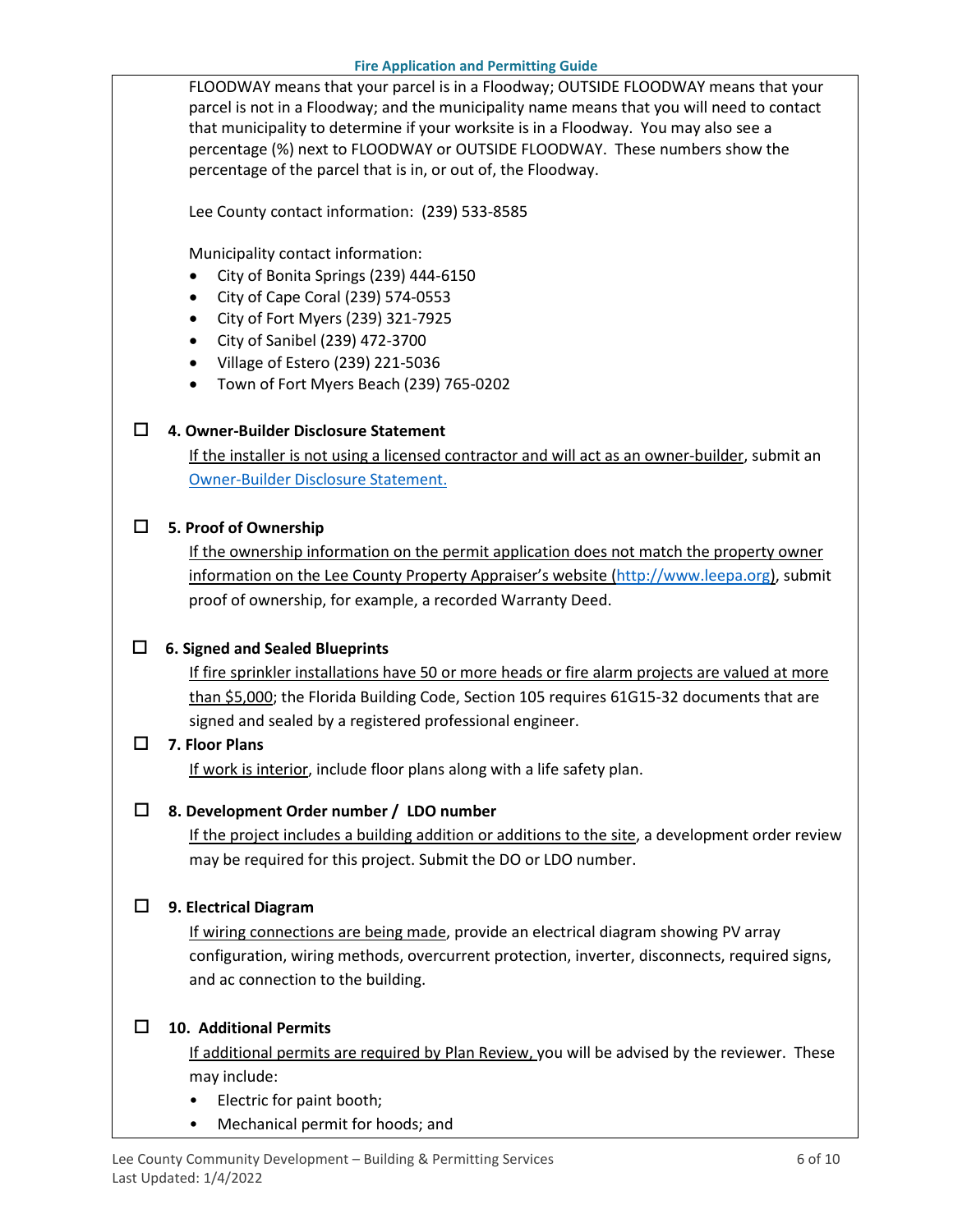State permits for pollutant storage tanks, fuel tanks or chemical storage tanks.

### **11. Historical Architectural Review.**

If the project is within a Historic District or is a Designated Historic Property, follow the regulations for [Designated Historic Districts](https://www.leegov.com/dcd/planning/hp/histdistricts) on the Lee County website. Please contact [DCDHistoric@leegov.com](mailto:DCDHistoric@leegov.com) if you have questions.

### **12. Notice of Commencement**

If project value is \$2,500 or more, submit the completed [Notice of Commencement](https://www.leegov.com/dcd/PermittingDocs/NoticeofCommencement.pdf) to the Lee County Clerk of Court to provide notice that improvement will be made to a real property. **Permit cannot be issued until this notice is recorded with the Lee County Clerk of Court. Tip:** Complete this as soon as possible; the lack of a Notice of Commencement submission commonly holds up issuance of the permit.

# <span id="page-6-0"></span>**4. Understand the Review Process and Track Your Application Completeness Check**

When the application package is first received, it is reviewed for completeness to determine that the general application is complete and that all required documents, signatures, and seals are attached. If the package is incomplete, the applicant must provide missing information before the application package can be forwarded for review.

### **Application Review**

Complete applications are forwarded to multiple functional areas for review.

- eConnect applications can be reviewed simultaneously by the required reviewers.
- Paper applications are reviewed by one person at a time and must be physically handed off among the required reviewers.

Applicants can use [eConnect](https://accelaaca.leegov.com/aca/) at any time to track the progress of the application record through the process, for both Electronic and Paper submittals.

**eConnect Instructions:** Search for your permit application using *My Records*, the *Global Search* or the *Search Applications* under the *Permitting* menu. Click on the record number for your permit application to see the Records Status, Conditions and Record Details.

### **Notice of Rejection**

If applicable, the final reviewer consolidates all comments and an email notice is sent to the applicant.

**Rejection Notice:** A rejection notice will be sent to the applicant with specific points of insufficiency that must be corrected and resubmitted for approval. Applicants have 30 days to address the points of insufficiency and to resubmit information and documentation. A cover letter addressing the points of failure is required with the resubmittal.

- **Resubmitting an Application via eConnect:** To update the required information and to ensure correct versioning in eConnect, **attachments that are resubmitted should have the same file name as the original.**
- **Resubmitting a Paper Application:** Bring updated documentation to the first floor of the Lee County Public Works Building, 1500 Monroe St., Fort Myers, FL 33901.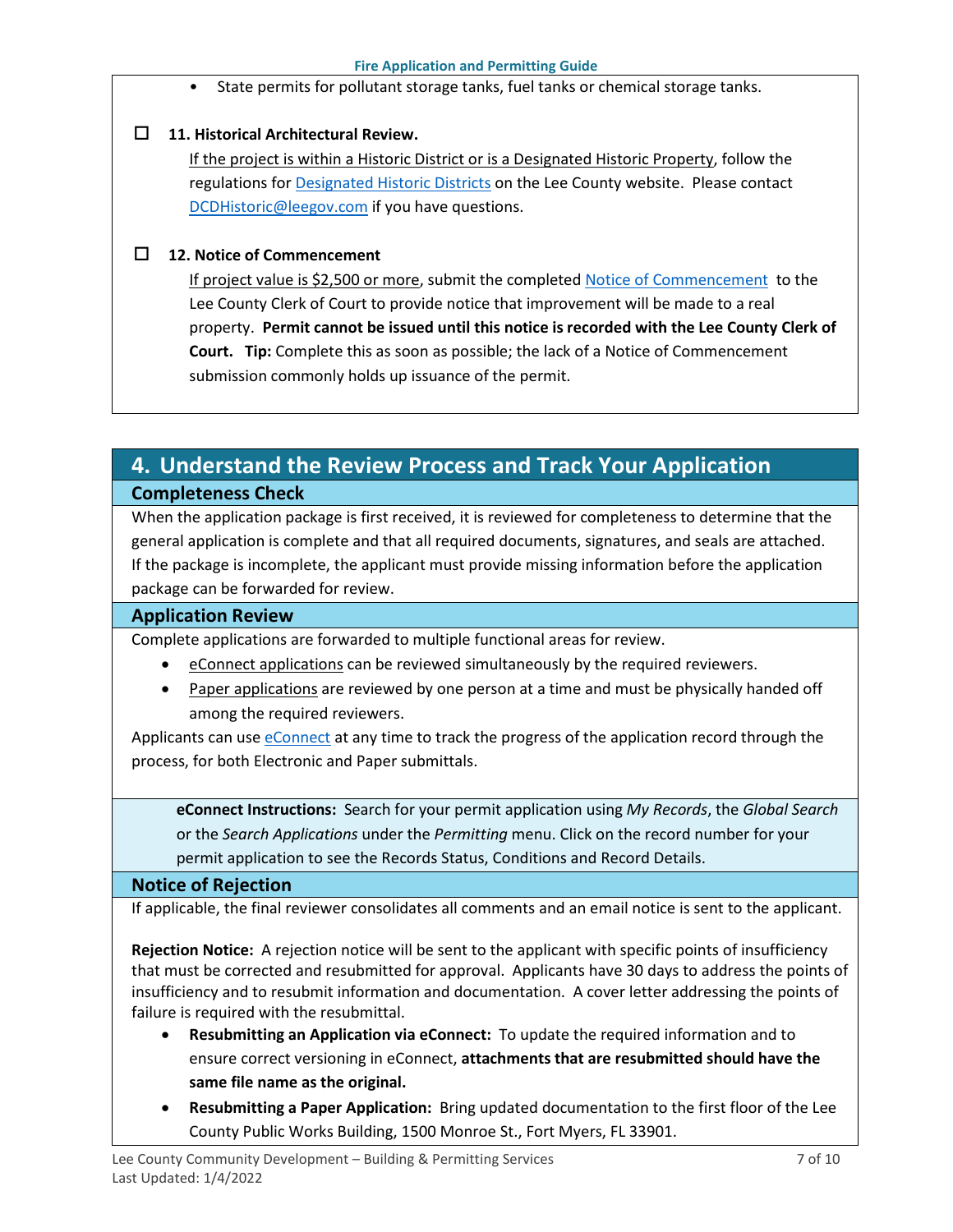### **Notice of Approval**

**File Verification - Notification**: Staff completes a final document review to determine any outstanding documents and invoice all applicable fees. The "Ready Sheet" outlining outstanding fees and required documents is emailed to the applicant.

# <span id="page-7-0"></span>**5. Receive Your Permit**

Applicants who applied electronically may access their permit(s) and approved plans from [eConnect.](https://accelaaca.leegov.com/aca/)

**eConnect Instructions:** Search for your permit application using *My Records*, the *Global Search* or the *Search Applications u*nder the *Permitting* menu. Click on the record number for your permit application, and select *Attachments.* All documents will be listed. Choose the *Actions*  drop-down to review document details. Click on the document name to open or save.

For Paper Applications: The permit and approved plans are issued in person at the Lee County Public Works Building, 1500 Monroe St., Fort Myers, FL 33901.

Note: Owner-Builders are required by Florida Statute to **personally appear** at the Lee County Public Works Building, 1500 Monroe St., Fort Myers, FL 33901 to sign for the building permit regardless of how it was submitted.

Issued permits must pass at least one inspection within 180 days from issuance or the permit will expire.

# <span id="page-7-1"></span>**6. Pay Your Fee(s)**

All payments must be received prior to scheduling an inspection.

### **Payment Options:**

- Make payments through [eConnect](https://accelaaca.leegov.com/aca/)
- Deliver the payment in person to the Lee County Public Works Building, 1500 Monroe St., Fort Myers, FL 33901
- Make a credit card payment by phone, 239-533-8997, option \*.

**Cash is not accepted**; please pay by credit/debit card, check, eCheck, or money order.

**eConnect Instructions:** Search for your permit application using *My Records*, the *Global Search,* or the *Search Applications* under the *Permitting* menu. Click on the record number for your permit application, select the menu option for *Payments* >> *Fees,* then click *Pay Fees* button, review fees, select *Continue Application*, enter your payment information and click *Submit Payment*.

## <span id="page-7-2"></span>**7. Request Inspection(s)**

Reference the issued permit for a list of the required inspections.

When ready, applicants may request inspections through [eConnect,](https://accelaaca.leegov.com/aca/) as well as by calling the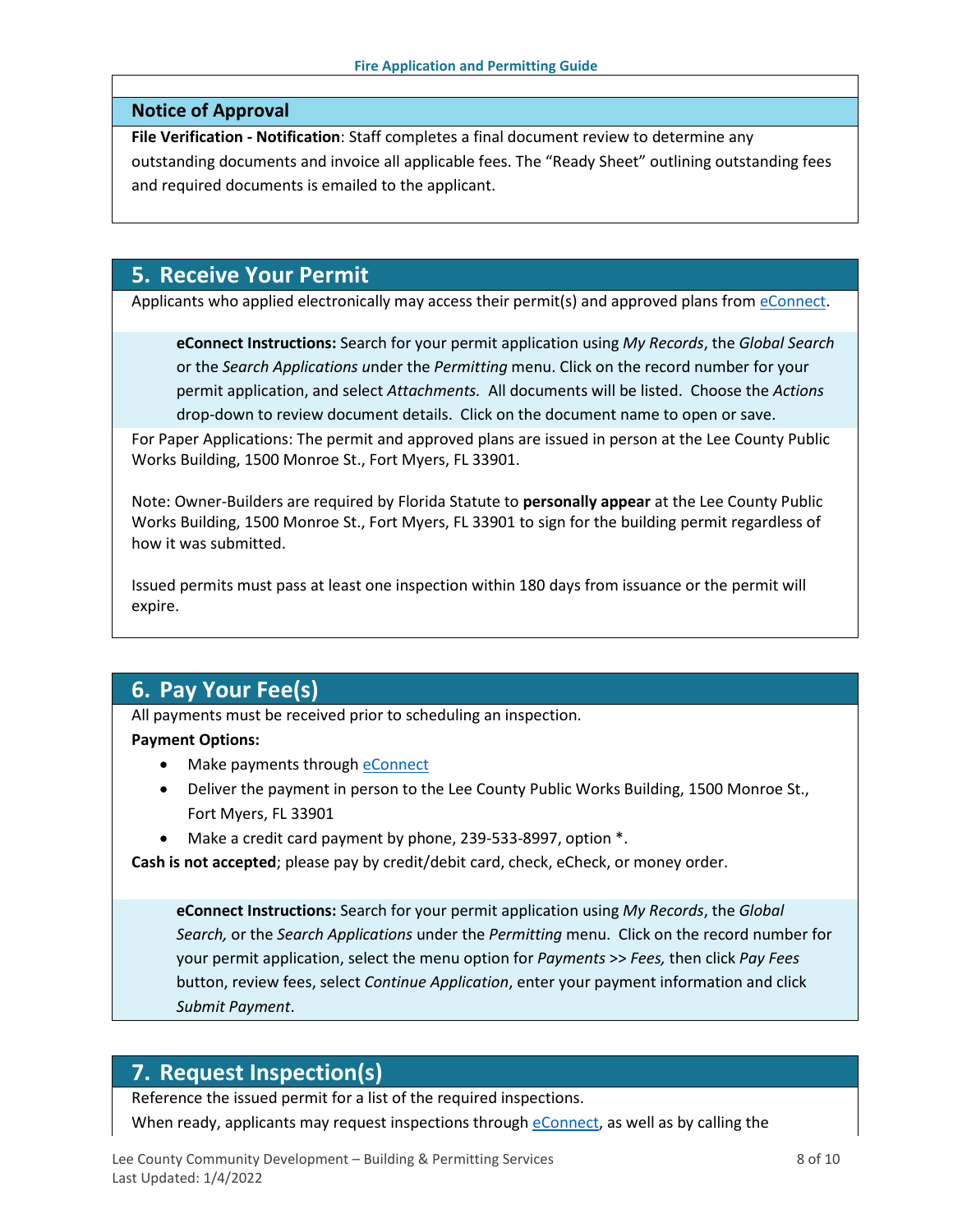[Automated Inspection System,](https://www.leegov.com/dcd/BldPermitServ/Insp/AutoInsp) 239-533-8997.

The Permit, Approved Plans and Manufacturers' Specifications are required to be onsite during the inspection.

**eConnect Instructions:** Search for your permit application using *My Records*, the *Global Search,* or the *Search Applications* under the *Permitting* menu. Click on the record number for your permit application, select *Inspections* then select the *Schedule or Request an Inspection* button, select the inspection(s) from the list and *Continue.* Select the date and verify the contact and location information, then click *Finish.*

#### **Common Inspections Include:**

205 Rough Gas

206 Gas Final

- Commercial applications require Lee County Inspection and Fire Department (District) approval. The Contractor must contact the local Fire Department (District) to request an inspection appointment.
- Residential applications require Lee County Inspection but do not require Fire Department (District) approval
- 208 Gas Line

#### 209 Gas Tank

404 Hood

- Commercial applications require Lee County Inspection and Fire Department (District) approval. The Contractor must contact the local Fire Department (District) to request an inspection appointment.

902 Fire Department (District) Approval

- Fire Sprinklers, Alarms, Underground Lines, Monitoring, and Hood Suppression permits require Fire Department (District) Final Inspections. Inspection results are recorded in eConnect.
- 906 Fire Line (underground) Rough and Hydro
	- this is requested through the Fire Department (District) and inspection results are recorded with the Fire Department (District) – not Lee County
- 906 Fire Sprinkler Rough and Hydro
	- this is requested through the Fire Department (District) and inspection results are recorded with the Fire Department (District) – not Lee County

906 Fire Wall Rough per each Layer based on Hourly Rating

- this is requested through the Fire Department (District) and inspection results are recorded with the Fire Department (District) – not Lee County

## <span id="page-8-0"></span>**8. Obtain the Certificate of Compliance or Certificate of Occupancy**

Once all inspections have passed, the permit is closed and the Certificate of Compliance and/or the Certificate of Occupancy are issued. Applicants may pull certificate information throug[h eConnect.](https://accelaaca.leegov.com/aca/)

**eConnect Instructions:** Search for your permit application using *My Records*, the *Global Search*